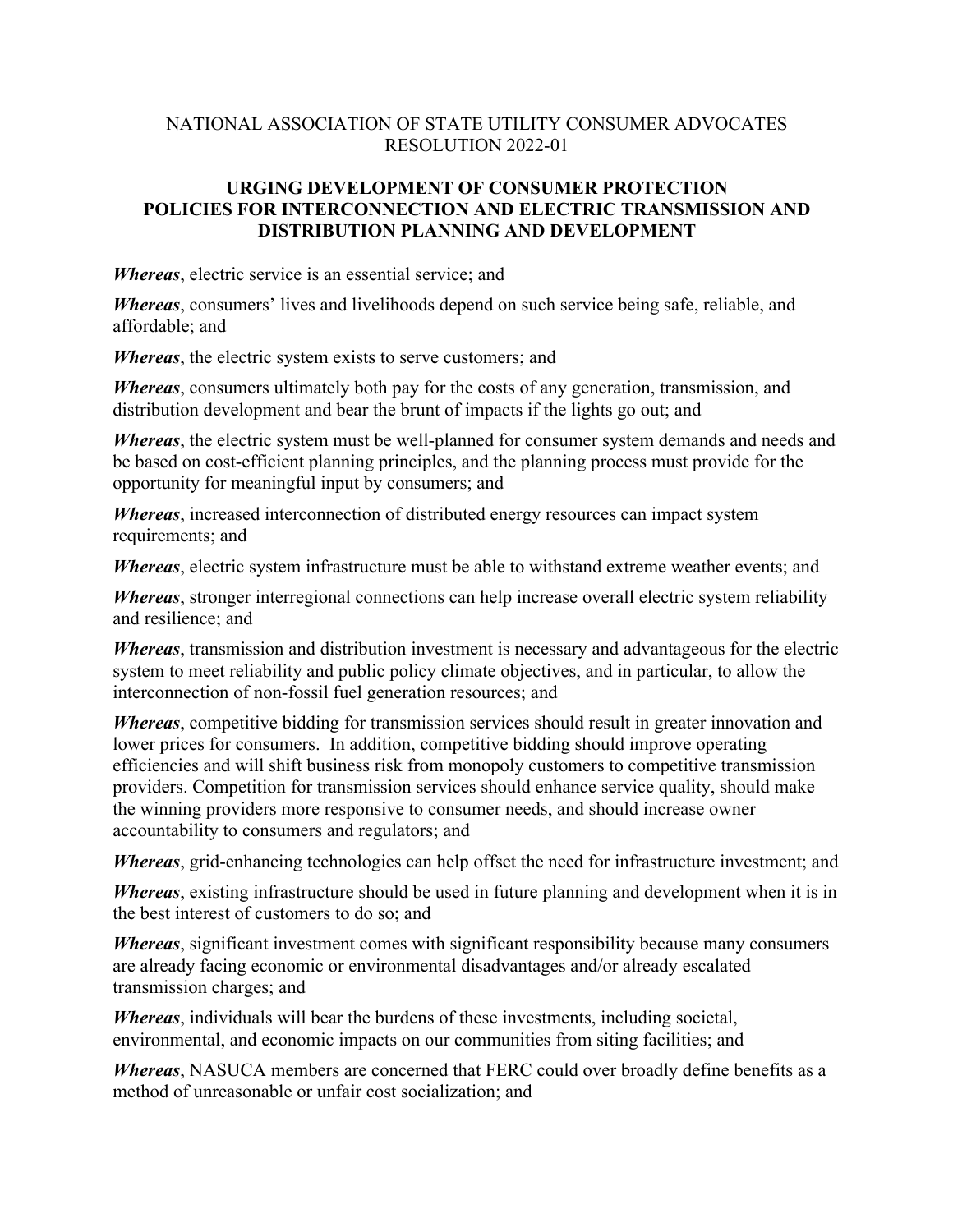*Whereas*, NASUCA acknowledges that its individual member states have different policy priorities and different approaches to achieve those policy priorities; and

*Whereas*, adequate consumer protections are essential to any process reforms; and

*Whereas*, generator interconnection and transmission and distribution development policies must be prepared to address not only interregional issues of large generation sited farther from the customers it will serve, but the inverse issue of increased interconnection of distributed energy resources sited near load or behind the meter.

**Now, therefore, be it resolved**, the National Association of State Utility Consumer Advocates ("NASUCA") supports policy changes to ensure that the future grid is designed appropriately and cost-efficiently to ensure service remains reliable and resilient, rates remain just and reasonable, and competition remains a priority, but cautions that policies should only be changed if the outcomes benefit customers and finds that the following principles are essential to ensuring that interconnection, and transmission and distribution development plans and policies both benefit and protect customers:

- 1. Any changes to policies and rules impacting transmission and distribution development should be made in an open and transparent manner that allows for ongoing public input.
- 2. Cost-causation regulatory principles should be followed to protect consumers from paying charges for transmission services that do not provide benefits to those consumers.
- 3. Cost allocation must reflect the distribution of costs and benefits associated with projects. Cost causation principles require that the entities paying the costs benefit from the investment and that their share of costs is commensurate with the benefit that they receive.
- 4. The methods for calculating and assigning benefits should be based on objective, measurable, clear, and specific metrics, and such metrics should be developed in concert with the consumers who may ultimately pay those costs.
- 5. Transmission and distribution plans should be based on reasonable, transparent, and welltested planning assumptions (e.g., vetted by state regulatory processes), shared with the representatives of those who are impacted by the planning decisions, informed by feedback from the public, developed with consideration given to alternative solutions, forward-looking, and holistic in that they consider multiple needs;
- 6. Consumer advocate groups should have support to participate actively in regional transmission planning processes: $<sup>1</sup>$ </sup>
- 7. Consumers should be protected from unreasonable costs and risks. Poor planning can lead to imprudent transmission and interconnection, unnecessary spending, poorly-sited transmission facilities, and stranded assets that are not used and useful in the provision of

<sup>&</sup>lt;sup>1</sup> For example, the Consumer Advocates of the PJM States (CAPS), http://www.pjm-advocates.org/, is funded through the PJM budget.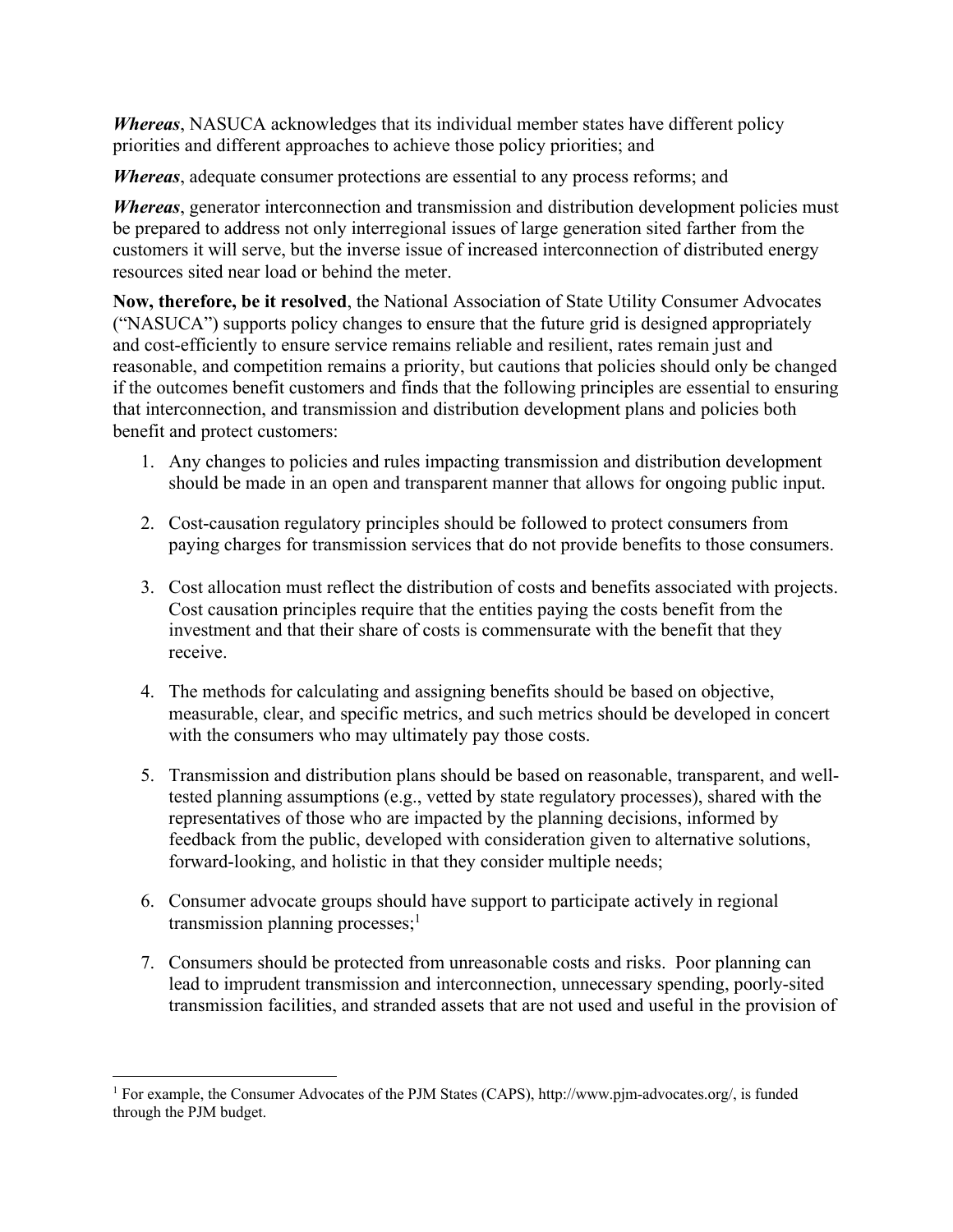utility service. Neither these risks nor the associated costs should be passed onto consumers.

- 8. Energy infrastructure has sometimes been sited in economically, socially, and environmentally disadvantaged communities. Planning should be sensitive to the local experience of communities where transmission may be located and should include considerations of whether the project development would exacerbate existing inequities.
- 9. Transmission planning processes should be robust to optimize siting in areas of highest economic, social, and network value; network planning should be holistic and incorporate both expected generation development and consumer demand projections.
- 10. Network planning should account for the severity of environmental and weather conditions, including hurricanes, tornadoes, storms, fires, and other natural disasters.
- 11. Network planning should examine cost-effective alternatives to infrastructure development including the siting of distributed generation and the use of grid enhancing technologies.
- 12. The principle of used/useful should remain the core of transmission policies and customers should not be required to bear the costs of plant that does not go in-service.
- 13. Transmission incentives under FERC Order 679 should not be granted where there is no need or justification for such incentives, where projects would be built absent an incentive, and where such incentives only serve to unnecessarily increase the cost of building needed transmission for consumers. To the extent incentives are offered, they should be accompanied by cost protections, including time- and scope-limits to ensure that consumers are charged only for the incentive necessary to incent the development of a needed project that would not be built absent the incentive.
- 14. The initial risks of bidding and planning for projects should be borne by the developer, not the customers, and developers should not be allowed to pass on to consumers the planning costs of projects that bid into but are not chosen for regional transmission plans as these costs are traditional business risks.
- 15. As appropriate, generators and/or developers should continue to pay some or all interconnection costs because they are the primary beneficiary of the activity: interconnection is a necessary component to bringing power to the market/load.
- 16. Federal transmission planning cost allocation and generator interconnection policies should be complementary to and not supplant state jurisdiction over regional resource planning decisions.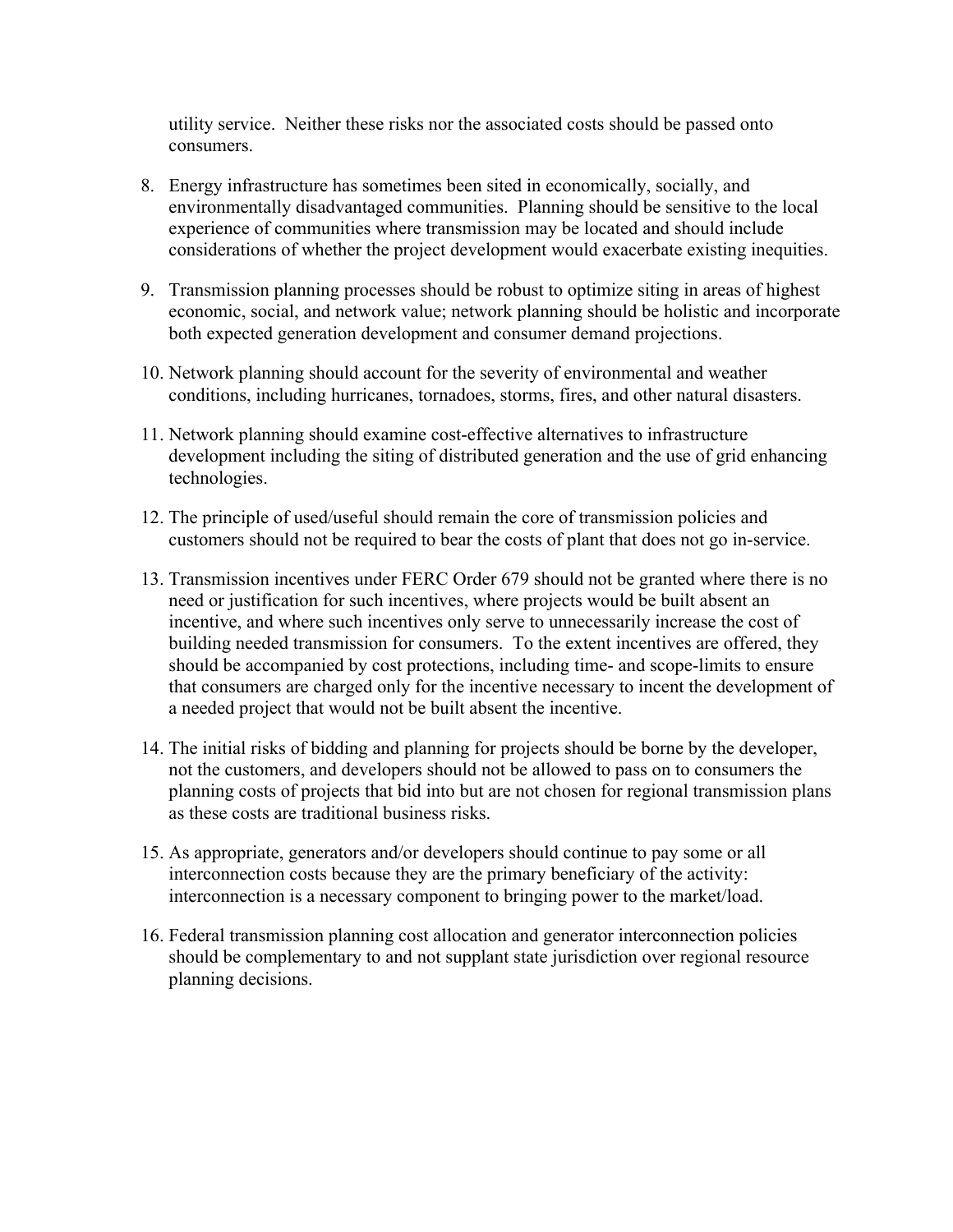- 17. Federal and state jurisdiction should be clearly defined so that there is no regulatory gap and so that all projects receive regulatory scrutiny of their need, prudence, and costs. $2$ The Utility should bear the burden of proof that transmission facilities are properly included in a FERC-approved tariff before the utility charges consumers.
- 18. States, as appropriate, should retain the primary authority and control over the siting of transmission facilities. Transmission lines in national transmission corridors and elsewhere can and should include an evaluation of the costs and benefits of the proposed transmission project to consumers of that state, and to the extent transmission is regionally planned, there should be a robust process for state input into transmission siting and cost allocation decisions.
- 19. Regional transmission planning should incorporate and support, rather than supplant or undermine, state policies. Because states are charged not only with regulating their share of the energy industry but also with looking after the safety, health, and welfare of their citizens, energy development is but one consideration in a larger set of considerations for the state. Federal policies that supplant state policies may lead to unintended consequences for other important areas of state responsibility.
- 20. Planning policies should be nimble enough to account for regional, state, and local considerations because there are regional, state, and even local differences in policies, consumer growth, generation mix, and community impacts that dictate the tailoring of policies to the specific needs of the area. Relatedly, the need for change differs by area, and not every region necessarily needs a complete transformation in its transmission planning and cost allocation policies.
- 21. Some but certainly not all NASUCA members' regions are served by a regional transmission organization or an independent system operator (hereafter, collectively referred to as "RTOs"). For those states where a utility or utilities are part of an RTO, those RTOs and state and federal officials should ensure that there is an independent entity within each jurisdiction that is charged with reviewing interconnection concerns and complaints.
- 22. Many NASUCA members are interested in exploring the creation of Independent Transmission Monitors in both RTO and non-RTO regions. Like Independent Market Monitors, the Transmission Monitors should be attuned to the specific needs of, and data associated with, the regions that they oversee.
- 23. Planning principles should support competition in the building of RTO-identified transmission projects. Competition helps ensure the adoption of efficient, cost-effective

<sup>&</sup>lt;sup>2</sup> A 2019 report prepared for the Consumer Advocates of the PJM States found that capital expenditures for supplemental projects— projects not required for compliance with PJM operational performance, system reliability, or economic criteria—increased by more than 1,000% from 2013 through 2020. *See* Continuum Associates, Expert Consultation on PJM Supplemental Transmission Projects: Standards and Oversight 1, September 13, 2019, https://0201.nccdn.net/4\_2/000/000/076/de9/final-report---caps---pjm-supplemental-transmission-projects\_wo\_.pdf ; *see also* PJM, TEAC Project Statistics, May 12, 2020, Slide 6, https://pjm.com/-/media/committeesgroups/committees/teac/2020/20200512/20200512-item-10-2019-project-statistics.ashx